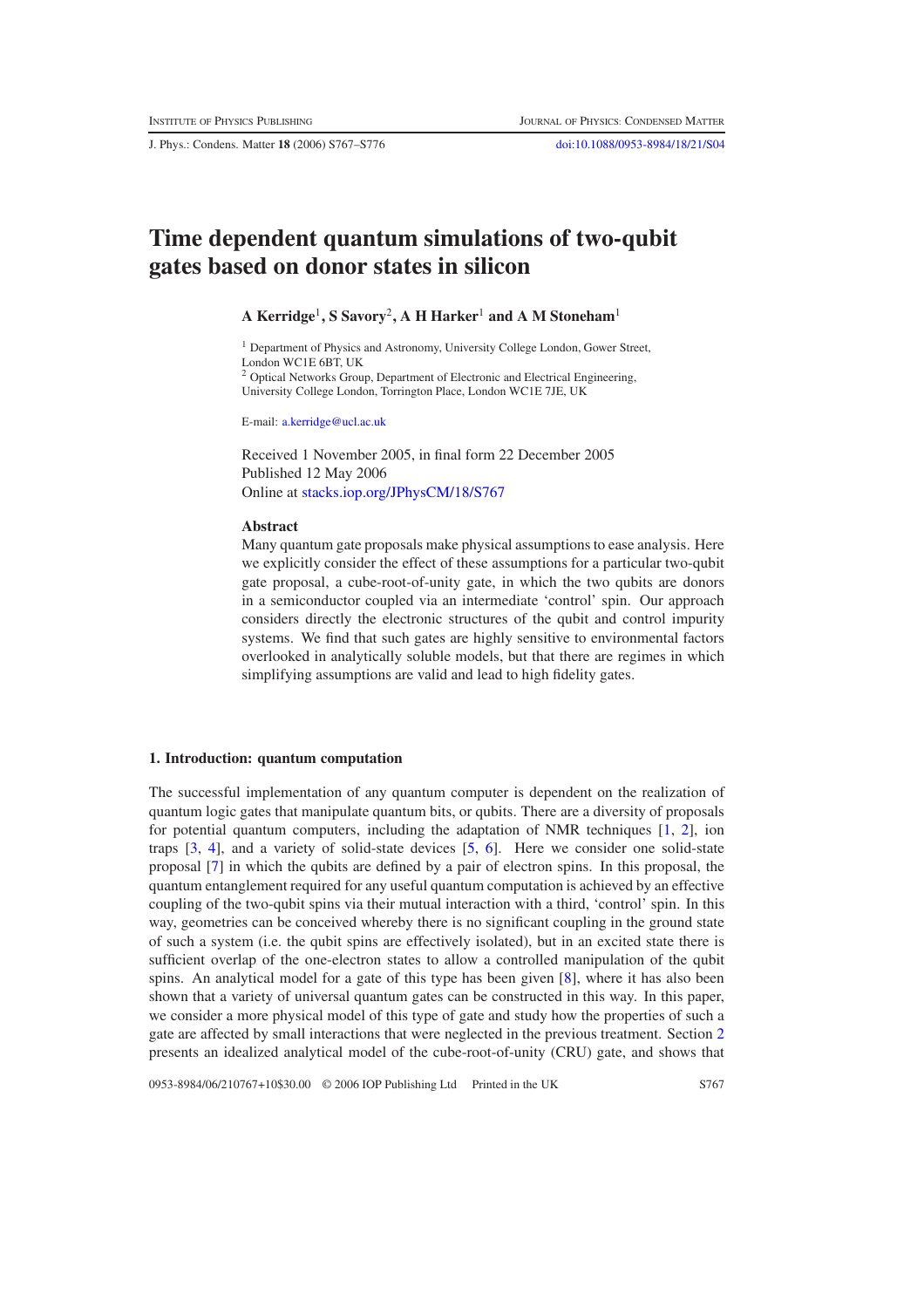<span id="page-1-0"></span>the controlled NOT (CNOT) gate can be constructed from it, demonstrating its universality in conjunction with one-qubit operations. Section [3](#page-3-0) describes the quantum mechanical model of the qubit–control system, with an explicit discussion of the electronic structure of the control donor and of the donors embodying the qubits. This model is applied in section [4](#page-5-0) to practical considerations in the operation of the gate.

## **2. The cube-root-of-unity gate**

#### *2.1. An analytical model*

The CRU gate may be formed from two qubits, which we label A and B, and a control bit, C. Following [\[8\]](#page-9-7) we define our basis as

$$
\mathbf{b} = \begin{bmatrix} \mathbf{v}_{g} \\ \mathbf{v}_{e} \end{bmatrix} \tag{1}
$$

with

$$
\mathbf{v}_s = \psi_A \psi_B \psi_C^s \left[ |000\rangle, |001\rangle, |010\rangle, |011\rangle, |100\rangle, |101\rangle, |110\rangle, |111\rangle \right]^T, \tag{2}
$$

where  $|i_A j_B k_C\rangle$  defines the spin components of the wavefunction, with  $|0\rangle$  corresponding to a spin up state, and  $|1\rangle$  to a spin down state. The spatial component of the wavefunction is assumed to be independent of the spin state, and the excited state to be considered is an optical excitation of the electron with spatial wavefunction  $\psi_c$ , hence the additional label. An effective Hamiltonian can be defined in terms of exchange couplings between the spins, allowing the time dependence of this Hamiltonian [\[8\]](#page-9-7) to be studied analytically. This analysis reveals that the behaviour of the system can be defined in terms of two integers *M* and *N* that relate the operation time of a quantum gate to the magnitude of the exchange couplings and Zeeman energies of the spins. In the absence of an applied magnetic field the analysis simplifies, and the gate proposed here can be defined in terms of a single integer *N*.

The free propagation of the system between laser pulses can be written in terms of the unitary operator

$$
\mathbf{U} = \begin{bmatrix} \mathbf{U}^{\text{g}} & 0 \\ 0 & \mathbf{U}^{\text{e}} \end{bmatrix} \tag{3}
$$

where  $\mathbf{U}^g$  and  $\mathbf{U}^e$  are  $8 \times 8$  matrices, given in terms of the Hamiltonians **H** of the ground and excited states by

$$
\mathbf{U}^{\mathrm{s}} = \exp[-\mathrm{i}\mathbf{H}^{\mathrm{s}}t].\tag{4}
$$

The ground state is assumed to be one in which there is no coupling of the electrons (i.e.  $\mathbf{H}^{\text{g}}$ is diagonal) and, furthermore, there is assumed to be no coupling of the two qubit spins in the excited state. This leaves only the coupling of each qubit spin to the control spin. In practice, the only off-diagonal terms which are non-zero in this approximation are those which couple states  $|1\rangle$  to  $|2\rangle$ ,  $|1\rangle$  to  $|4\rangle$ ,  $|6\rangle$  to  $|3\rangle$ , and  $|6\rangle$  to  $|5\rangle$ , where we have replaced the binary notation with its decimal equivalent ( $|001\rangle=|1\rangle$ ,  $|010\rangle=|2\rangle$ , etc). We assume a perfectly symmetric system, with the qubits equally spaced either side of the control and in identical environments, so that the strengths of their couplings to the control are identical and given by  $2J<sub>C</sub>$ . It is evident that for this system the energies of states  $|2\rangle$  and  $|4\rangle$  are identical, a fact which allows  $U^e$  to be written in closed form (see [\[8\]](#page-9-7) for details).

We require that the control bit C is disentangled from the qubits at the end of the gate operation, and this is ensured by imposing one further condition, namely that the time between pulses is given by

$$
J_{\rm C}t = \frac{n\pi}{3},\tag{5}
$$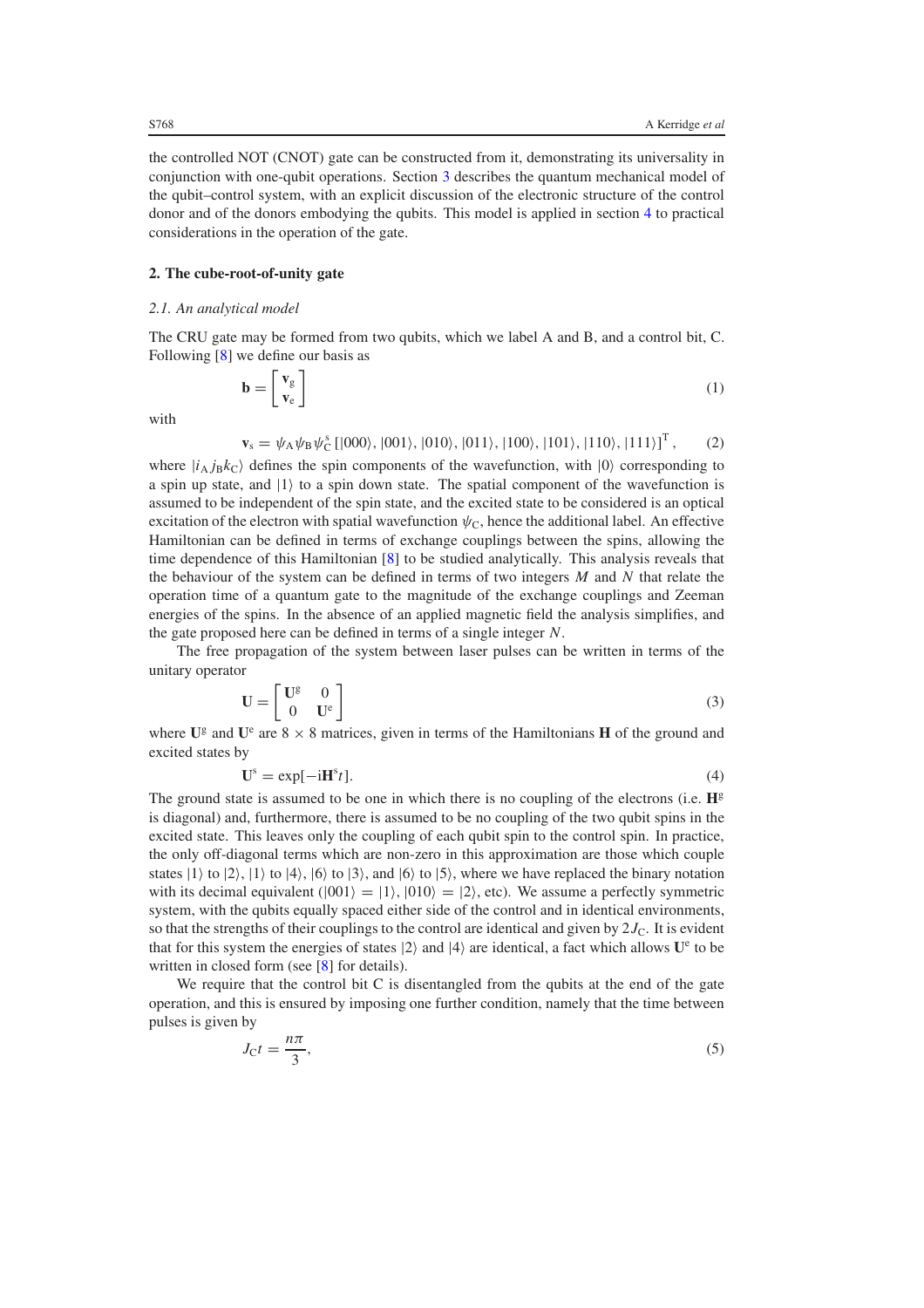where *n* is an integer. Upon a permutation of the basis to  $[0, 2, 4, 6, 1, 1, 3, 5, 7]$ <sup>T</sup>, we can express  $U^e$  as

$$
\mathbf{U}^{\mathbf{e}} = \begin{bmatrix} \mathbf{U}^{+} & 0\\ 0 & \mathbf{U}^{-} \end{bmatrix},\tag{6}
$$

<span id="page-2-0"></span>where  $U^{\pm}$  defines the propagation for all states with control spin up/down.  $U^+$  is given by

$$
\mathbf{U}^{+} = \begin{bmatrix} \exp\left[-i\frac{2\pi}{3}\right] & 0 & 0 & 0\\ 0 & \frac{1}{2}\exp\left[-i\frac{\pi}{3}\right] & \frac{\sqrt{3}}{2}\exp\left[-i\frac{5\pi}{3}\right] & 0\\ 0 & \frac{\sqrt{3}}{2}\exp\left[-i\frac{5\pi}{3}\right] & \frac{1}{2}\exp\left[-i\frac{\pi}{3}\right] & 0\\ 0 & 0 & 0 & \exp\left[-i\frac{2\pi}{3}\right] \end{bmatrix}
$$
(7)

and similarly for **U**−. It can be seen here that the effect of the coupling of each qubit spin to the control is to mix states  $|2\rangle$  and  $|4\rangle$ , in a manner similar to that which would be observed if the two spins were coupled directly. The CRU gate has the property that three applications of it to a given three-spin system return the system to its initial state. For the remainder of this paper, and with no loss of generality, we only consider the evolution of systems initially with control spin up, i.e.  $U_{CRU} = U^+$ . Our calculations, however, do allow for the entangling of the control spin, and we shall consider this in section [4.](#page-5-0)

# *2.2. Characterization of the CRU gate*

We can characterize the entangling properties of the CRU gate in terms of the local invariants *G*<sup>1</sup> and *G*<sup>2</sup> [\[9\]](#page-9-8). These local invariants uniquely characterize those properties of a gate that are not modifiable by local transformations. Defining **Q** and **U**<sub>B</sub> as

$$
\mathbf{Q} = \frac{1}{\sqrt{2}} \begin{bmatrix} 1 & 0 & 0 & \mathrm{i} \\ 0 & \mathrm{i} & 1 & 0 \\ 0 & \mathrm{i} & -1 & 0 \\ 1 & 0 & 0 & -\mathrm{i} \end{bmatrix},\tag{8}
$$

$$
\mathbf{U}_{\mathrm{B}} = \mathbf{Q}^{\dagger} \mathbf{U} \mathbf{Q},\tag{9}
$$

<span id="page-2-2"></span><span id="page-2-1"></span>then, with  $\mathbf{m} = \mathbf{U}_{\text{B}}^{\text{T}} \mathbf{U}_{\text{B}}$ ,  $G_1$  and  $G_2$  are given by

$$
G_1 = \frac{\text{tr}^2(\mathbf{m})}{16 \det \mathbf{U}},\tag{10a}
$$

$$
G_2 = \frac{\text{tr}^2(\mathbf{m}) - \text{tr}(\mathbf{m}^2)}{4 \det \mathbf{U}}.
$$
 (10*b*)

In principle,  $G_1$  and  $G_2$  can be used to reconstruct the eigenspectrum of **m**. For  $U_{CRU}$  we obtain In principle,  $G_1$  and  $G_2$  can be used to reconstruct the eigenspectrum of **m**. For  $U_{CRU}$  we obtain  $G_1^{CRU} = (-13 + i3\sqrt{3})/32$ ,  $G_2^{CRU} = -3/2$ . For any local operation  $G_1 = 1$  and  $G_2 = 3$ , and so we immediately see that the CRU gate is a non-local gate, allowing the entanglement of the qubit spins. The values of the local invariants of the CRU gate also allow us to identify this gate with others with the same local properties.

We also define one further parameter,  $\Delta(U)$ , related to the entanglement fidelity  $F(U)$  [\[10\]](#page-9-9) by  $\Delta = 1 - F(\mathbf{U})$  with

$$
F(\mathbf{U}) = |\text{tr}(\mathbf{U}_{\text{CRU}}^{\dagger}\mathbf{U})|^2 / 16. \tag{11}
$$

Here **U** is a calculated gate, and  $\Delta(\mathbf{U}) \approx 0$  for gates close to  $\mathbf{U}_{CRU}$ .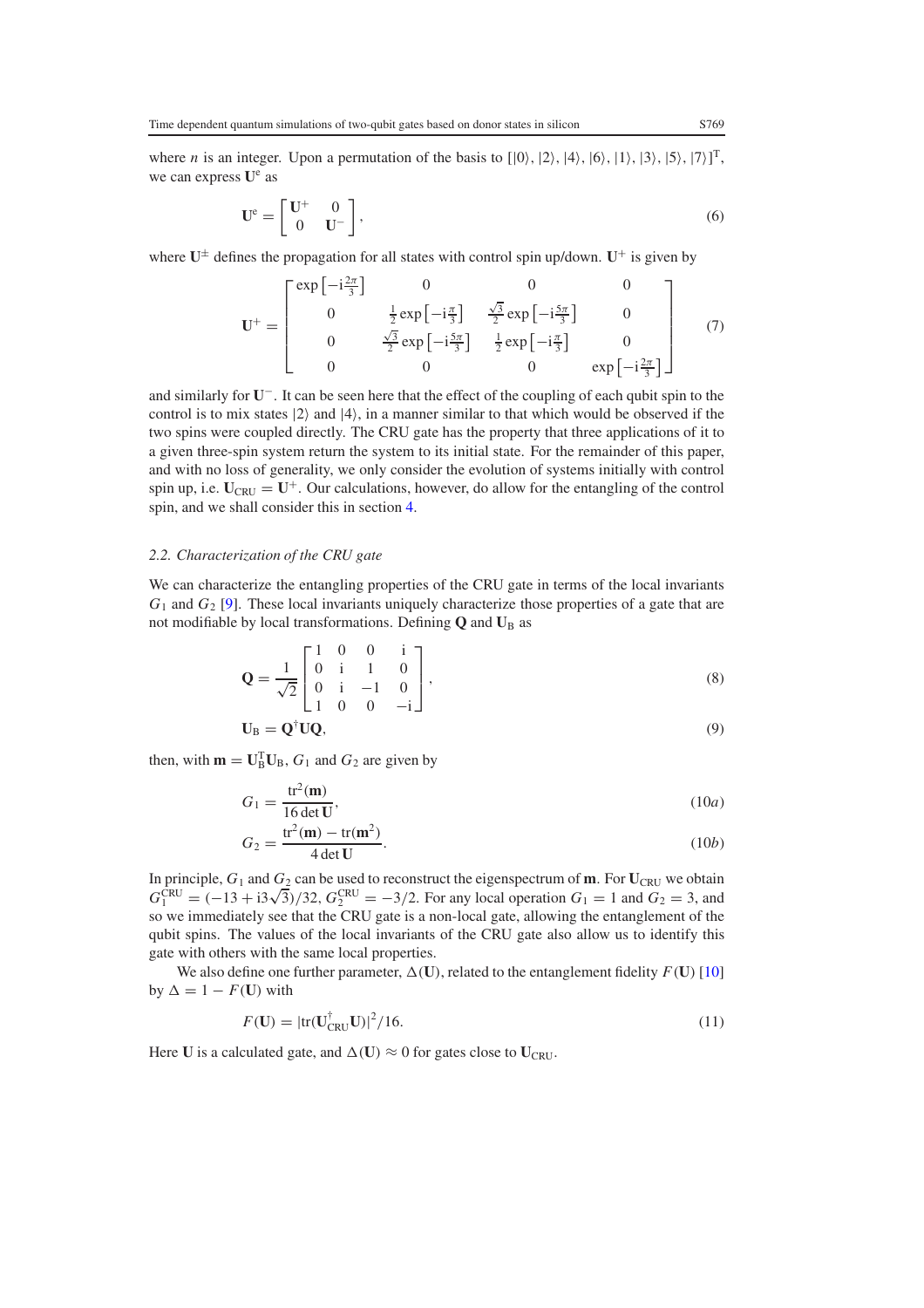#### <span id="page-3-3"></span>*2.3. Universality of the CRU gate*

It has been shown (see, for example, [\[11\]](#page-9-10)) that the CNOT gate in conjunction with one-qubit operations is universal. Here we show that the CNOT gate can be constructed from the CRU gate (more details are given in the appendix), and hence the CRU gate together with one-qubit operations is universal. We first define an arbitrary single-qubit gate

$$
\mathbf{U}_1(\alpha, \beta, \gamma, \delta) = \mathbf{R}_z(\alpha) \mathbf{R}_y(\beta) \mathbf{R}_z(\gamma) \exp[i\delta],\tag{12}
$$

where

$$
\mathbf{R}_{i}(\theta) = \exp\left[-i\frac{\theta}{2}\boldsymbol{\sigma}_{i}\right],\tag{13}
$$

and  $\sigma_i$  is a Pauli spin matrix. We form

$$
\mathbf{U}_{\text{int}} = \mathbf{U}_{\text{CRU}} \cdot [\mathbf{I}_2 \otimes \mathbf{R}_z(\pi)] \cdot \mathbf{U}_{\text{CRU}}, \tag{14}
$$

where  $I_2$  is the  $2 \times 2$  identity matrix, and note that  $U_{int}$  is diagonal. We then construct the matrix  $U_{\text{int}} \cdot U_1 \cdot U_{\text{int}}$  and evaluate the local invariants  $G_1$  and  $G_2$ . These are given by

$$
G_1 = \frac{1}{16}(3\cos(\beta) - 1)^2,\tag{15a}
$$

$$
G_2 = \frac{9}{8}(1 + \cos^2(\beta)) - \frac{3}{4}\cos(\beta). \tag{15b}
$$

<span id="page-3-1"></span>The local invariants of the CNOT gate are  $G_1 = 0$  and  $G_2 = 1$ , conditions which are satisfied for  $\beta = \arccos(\frac{1}{3})$ . Therefore the gate

$$
\mathbf{U}_{\text{CNOT}_l} = \mathbf{U}_{\text{int}} \cdot \left[ \mathbf{I}_2 \otimes \mathbf{R}_y \left( \arccos\left(\frac{1}{3}\right) \right) \right] \cdot \mathbf{U}_{\text{int}}
$$
(16)

<span id="page-3-0"></span>is locally equivalent to the CNOT gate, and so the universality of the CRU gate with one-qubit operations is demonstrated. The CNOT gate is related to this gate by

$$
\mathbf{U}_{\text{CNOT}} = \mathbf{k}_1 \cdot \mathbf{U}_{\text{CNOT}_l} \cdot \mathbf{k}_2,\tag{17}
$$

where  $\mathbf{k}_1$  and  $\mathbf{k}_2$  are local transformations. Examples of such transformations that satisfy equation [\(17\)](#page-3-1) are given in the appendix.

#### **3. The model system**

<span id="page-3-2"></span>We take as our model system shallow donor states in silicon, for which effective mass theory (EMT) is well suited both for isolated impurities [\[12,](#page-9-11) [13\]](#page-9-12) and for 'molecular' species [\[14,](#page-9-13) [15\]](#page-9-14). In its most basic form, EMT shows that a shallow donor state in a medium of dielectric constant  $\varepsilon_r$  can be considered to be a product of a hydrogenic envelope, and an oscillating Bloch-like function. If the envelope function is 'smooth' in comparison to the oscillating term, then to a good approximation the oscillating term can be ignored. Then the defect states are given by solutions to the hydrogenic Hamiltonian, given in atomic units by

$$
\hat{H}_{\text{EMT}} = -\frac{\nabla^2}{2m^*} - \frac{1}{\varepsilon_r r}.
$$
\n(18)

In more sophisticated formulations of the theory, 'central cell' corrections, which consider the local electronic structure of the defect, are included to give more realistic energies and wavefunctions. Here we present results of using a single-parameter model potential which approximately incorporates this correction in a form that lends itself to straightforward evaluation of Hamiltonian matrix elements. This model potential is fitted to give good agreement with experimental data for phosphorus, arsenic, antimony, and bismuth donor energies in silicon when used in scaled Hartree–Fock (HF) calculations, in which the standard HF equations are solved, but with *m* replaced by *m*<sup>∗</sup> and *r*<sup>−</sup><sup>1</sup> by this model potential. Note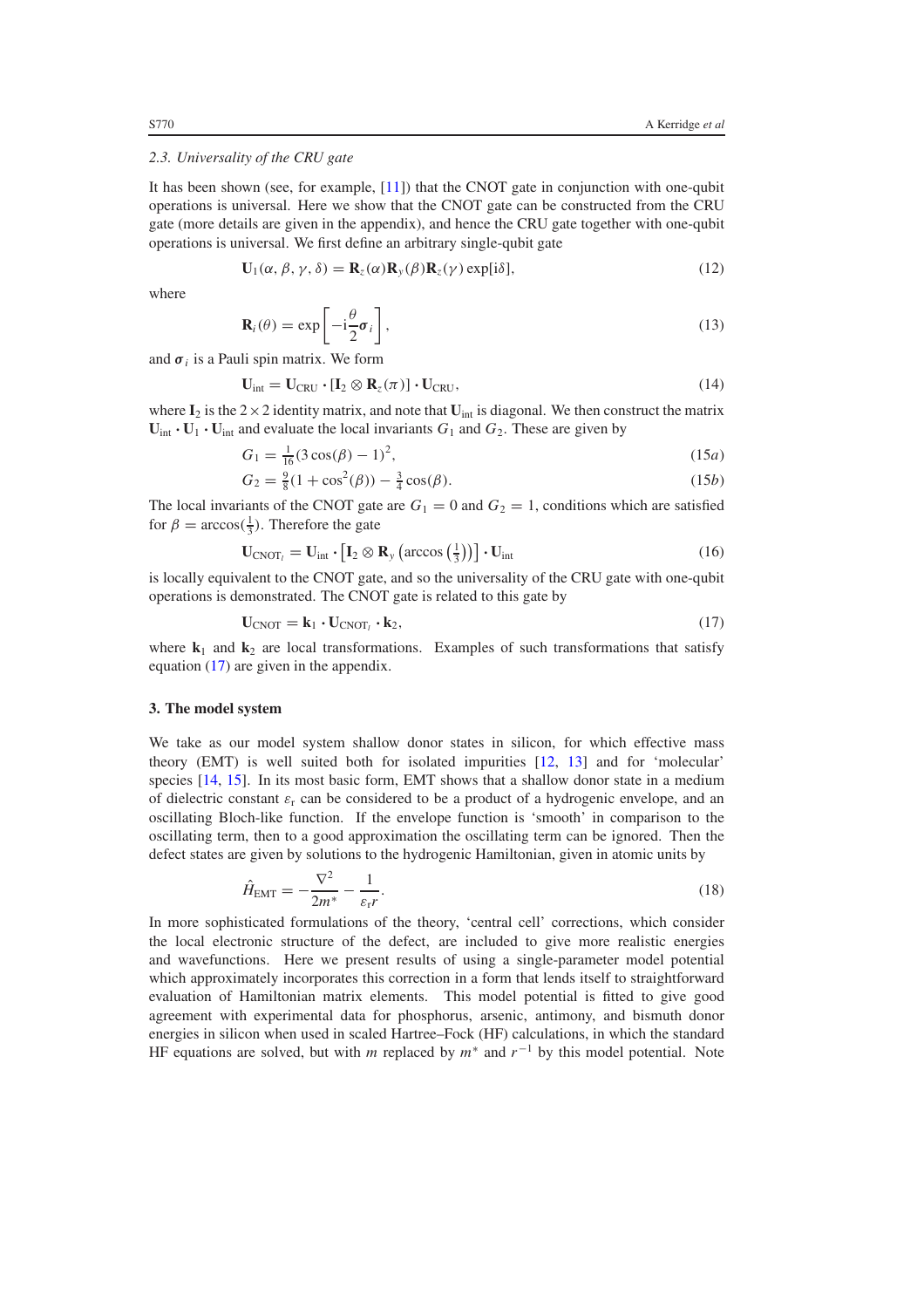<span id="page-4-0"></span>

|    | $P(\sigma = 0.2343)$<br><b>HEMT</b> |                                | As ( $\sigma = 0.2067$ ) |                 | Sb ( $\sigma = 0.2669$ ) |            | Bi $(\sigma = 0.1739)$ |                   |               |
|----|-------------------------------------|--------------------------------|--------------------------|-----------------|--------------------------|------------|------------------------|-------------------|---------------|
|    | Calc.                               | Exp.                           | Calc.                    | Exp. Calc.      |                          | Exp.       | Calc.                  | Exp.              | Calc.         |
| 1s |                                     | $-31.40$ $-45.59$ $-43.82$     |                          |                 | $-53.76$ $-49.80$        |            | $-42.74$ $-39.86$      | $-70.98$ $-69.37$ |               |
|    |                                     | $2s$ $-7.84$ $-10.6^*$ $-8.70$ |                          | $-9.11 - -9.13$ |                          |            | $-9.4^*$ $-8.35$       | $-8.78$ $-10.64$  |               |
|    |                                     | $2p_0$ - $-11.48$ -            |                          | $-11.50 -$      |                          | $-11.51 -$ |                        | $-11.44 -$        |               |
|    |                                     | $2p_{\pm}$ -6.40 -             |                          | $-6.40 -$       |                          | $-6.28 -$  |                        | $-6.37 -$         |               |
|    |                                     | $2p -7.85 -8.09 -7.85$         |                          |                 | $-8.10 -7.85$            |            | $-8.06 -7.85$          |                   | $-8.05 -7.85$ |

**Table 1.** Experimental and calculated energies in meV of donor states in Si. All experimental data are taken from [\[20\]](#page-9-15). An asterisk indicates that experimental value was not available, and so approximate values were taken from [\[21\]](#page-9-16).

that while we include this correction, we neglect properties particular to silicon, namely its anisotropic effective mass, and its sixfold-degenerate conduction band minima. The effects of these properties have been considered elsewhere [\[16–18\]](#page-9-17). We have not estimated the overlap factors associated with the Bloch functions; these will give a factor that varies rapidly from one site to another, but the key analysis will not be affected [\[13,](#page-9-12) [19\]](#page-9-18).

## *3.1. The model potential*

We take as our model potential, which replaces the  $(\varepsilon_r r)^{-1}$  term of equation [\(18\)](#page-3-2),

$$
V(r) = \frac{1}{\varepsilon_r r} \left[ 1 + (\varepsilon_r - 1) \exp[-\sigma r] \right],\tag{19}
$$

and note that

$$
\lim_{r \to 0} V(r) = \frac{1}{r}
$$
\n(20*a*)

$$
\lim_{r \to \infty} V(r) = \frac{1}{\varepsilon_r r},\tag{20b}
$$

as would be expected for a central cell correction. Table [1](#page-4-0) shows the results of using this model potential in scaled HF calculations for isolated donors in silicon, in addition to the hydrogenic effective mass (HEMT) results obtained by the solution of equation [\(18\)](#page-3-2). Here we take  $m^* = 0.3$  a.u., and  $\varepsilon_r = 11.4$ . Note that since we are ignoring the anisotropy of the effective mass, we do not obtain distinct  $p_{\pm}$  and  $p_0$  states, and so we take a weighted average of the energies of these states,  $E_p = (2E_{p_{\pm}} + E_{p_0})/3$ , to compare to our calculated values. The energies calculated here were obtained using a contracted Gaussian basis of seven primitives per function, chosen to balance accuracy with efficiency in later calculations.

As can be seen, the model potential gives good agreement with experiment, i.e. a significant lowering of the 1s state with significant electron density near  $r = 0$ , and little or no effect on states such as 2s and 2p which have much lower amplitudes in this region. Figure [1](#page-5-1) shows the 1s states for each of the donors. For each state the electron density is enhanced near  $r = 0$  due to the potential, but the 'tails' of the states are similar, as one might expect. We note that an effect of these corrected states is a significant reduction in the donor–donor exchange couplings, with an order of magnitude difference between the HEMT and Bi donor couplings. As a result the variation of exchange coupling with separation is very different from that assumed in [\[8\]](#page-9-7).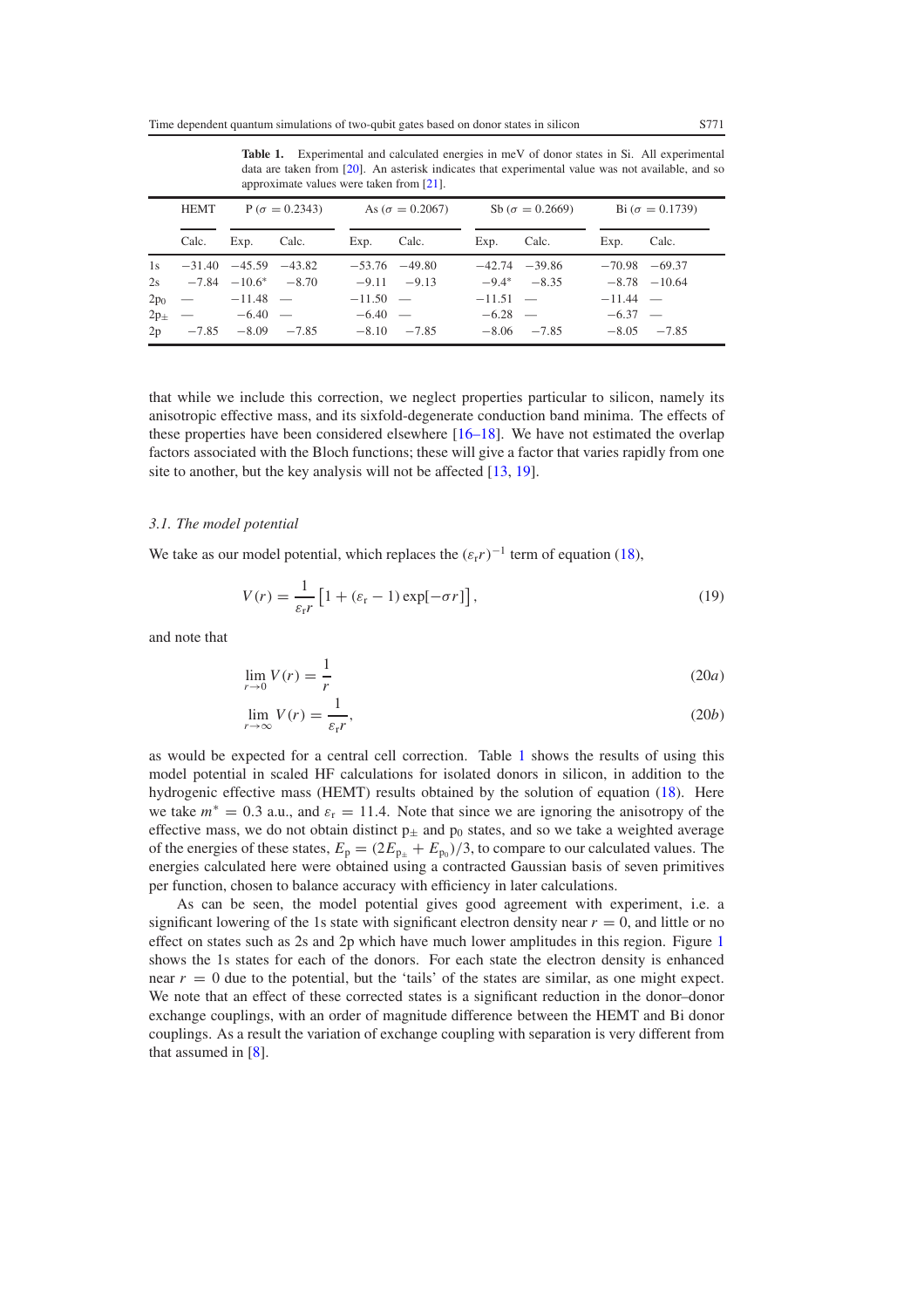<span id="page-5-1"></span>

**Figure 1.** Variation of  $\Delta$ , the deviation from perfect fidelity, with time for a selection of CRU gates with different donor–donor separations. Note that the curve for the largest separation is barely distinguishable from the horizontal axis.

#### <span id="page-5-0"></span>**4. 'Realistic' gate simulations**

For our more realistic gates, we take our donor states to be Bi 1s states, and our control states to be the ground and first optically excitable states of a deeper effective mass donor, with the ground state energy of ∼150 meV. Note that although we obtain these isolated states via scaled HF equations, there is currently no SCF cycle within our time dependent calculations. In keeping with [\[8\]](#page-9-7) we only consider the evolution of the spin states, and so in this sense our simulations should be viewed as a time dependent configuration interaction calculation, with the contributing configurations defined in terms of their spin components. Each configuration has an identical spatial component, with the only degree of freedom being the choice as to whether the control electron is in its ground or excited state. This in turn means that there is some degree of non-orthogonality in our one-electron states, most notable at small control– qubit separations.

There are four different extensions to the idealized model presented in section [2](#page-1-0) which we can consider. These are:

- (i) donor–donor coupling during gate operation;
- (ii) evolution of the ground state;
- (iii) asymmetry in the system;
- (iv) error in the interpulse time.

#### *4.1. Donor–donor coupling during gate operation*

We characterize the effect of this coupling in terms of the parameters  $G_1, G_2$ , and  $\Delta$ , as defined in section [2.](#page-1-0) With the inclusion of donor–donor coupling, we obtain off-diagonal terms in the Hamiltonian connecting states  $|2\rangle \& |4\rangle$  and  $|3\rangle \& |5\rangle$ , with this coupling given by  $2J<sub>0</sub>$ . Then  $J<sub>O</sub>$  and  $J<sub>C</sub>$  can be defined in terms of the total energies of the various spin states:

$$
J_{\rm C} = \frac{1}{4}(E_1 - E_0) = \frac{1}{4}(E_6 - E_0),\tag{21a}
$$

$$
J_Q = \frac{1}{2}(E_2 - E_0 - 2J_C). \tag{21b}
$$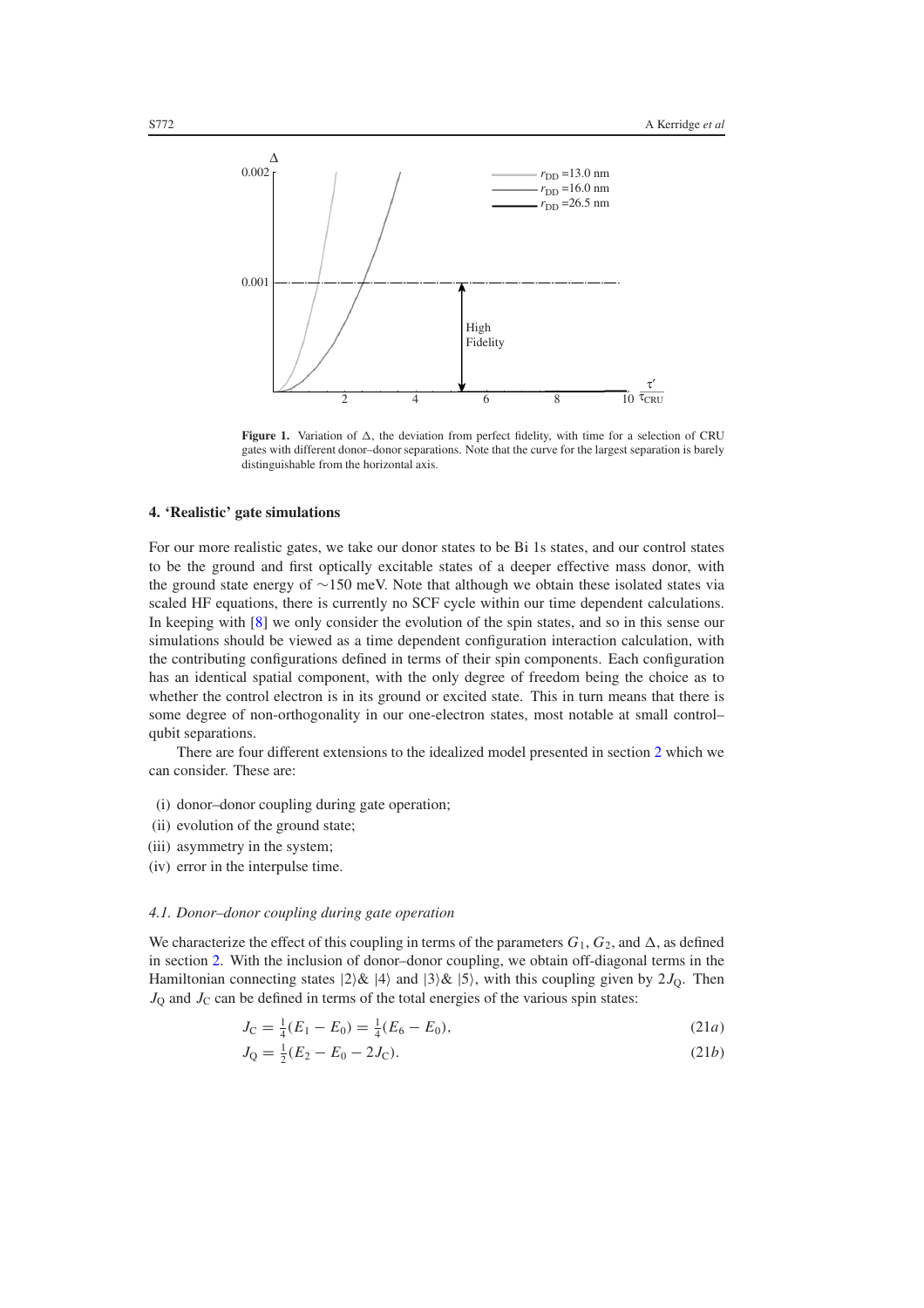| $rDD$ (nm) | $J_{\rm C}$ (GHz) | $J_{\rm O}$ (GHz)     | $\tau_{CRU}$ (ps) | $\delta_{\rm G}$      | Δ                     |
|------------|-------------------|-----------------------|-------------------|-----------------------|-----------------------|
| 4.0        | 437               | 322                   | 0.762             | 2.98                  | 0.749                 |
| 5.0        | 565               | 97.0                  | 0.590             | 1.45                  | 0.0936                |
| 6.5        | 671               | 37.4                  | 0.496             | 0.594                 | 0.0101                |
| 7.5        | 750               | 16.6                  | 0.443             | 0.246                 | $1.60 \times 10^{-3}$ |
| 8.5        | 803               | 7.37                  | 0.415             | 0.104                 | $2.74 \times 10^{-4}$ |
| 10.5       | 829               | 4.85                  | 0.403             | 0.0134                | $4.50 \times 10^{-6}$ |
| 12.0       | 803               | 0.161                 | 0.416             | $2.30 \times 10^{-3}$ | $1.33 \times 10^{-7}$ |
| 18.5       | 472               | 0.0730                | 0.706             | $1.77 \times 10^{-3}$ | $7.82 \times 10^{-8}$ |
| 26.5       | 157               | $4.73 \times 10^{-3}$ | 2.12              | $3.38 \times 10^{-4}$ | $2.44 \times 10^{-9}$ |

<span id="page-6-0"></span>**Table 2.** A comparison of the ideal CRU gate with simulated gates that include donor–donor coupling. Gate operation times are calculated using only  $J<sub>C</sub>$ .

Since we are considering the effect of neglecting  $J<sub>Q</sub>$  on the gate operation, we calculate our gate operation time solely on the basis of our value of  $J<sub>C</sub>$ . At large separations, for which  $|J_C| \gg |J_Q|$ , we would expect this to have little effect on the gate, but these calculations will allow us to put a lower bound on donor–donor separations for high fidelity gate operation. Here we consider high fidelity gates to be those for which  $\Delta < 10^{-3}$ , and measure the error in  $G_1$ and  $G_2$  using  $\delta_G = \sqrt{\delta_1^2 + \delta_2^2}$  with  $\delta_1 = |G_1^{\text{CRU}} - G_1|$  and similarly for  $\delta_2$ . The results of our simulations can be seen in table [2.](#page-6-0) These results show that a minimum donor–donor separation of ∼8 nm is required to satisfy our criterion for a high fidelity gate, but for separations greater than this, much higher fidelities are quickly achieved. This, of course, tells us nothing about how the system evolves over longer timescales, only that over the gate operation time there is a regime in which high fidelity gates can be constructed. The evolution of the system over longer timescales will be considered in the following section.

## *4.2. Ground state evolution*

Since any useful quantum algorithm will require a series of gate operations, we must consider how the system evolves for time periods significantly longer than the gate operation time. Here we study the system evolution over a period of  $10\tau_{\text{CRU}}$  after a gate operation has been performed for a series of donor–donor separations. In the ground state, the qubit spins couple to the ground state of the control spin in addition to each other, and since this coupling will be stronger than the donor–donor coupling, it is expected that this will put further constraints on high fidelity gates. Figure [1](#page-5-1) shows the variation of  $\Delta$  with time for several system geometries.

As can be seen, there is a rapid increase in  $\Delta$  even for high fidelity gates after only a few  $\tau_{\text{CRU}}$ , suggesting that the minimum donor-donor separation for a useful gate is  $r_{\text{DD}} \geq 13$  nm, a stronger constraint than that imposed by  $G_1$ ,  $G_2$ , and  $\Delta$  alone.

#### *4.3. Asymmetry in the system*

In this section we consider the effects of more realistic system geometries, moving away from the symmetric model proposed in section [2.](#page-1-0) It should be noted that the parameters of the gate were optimized for a symmetric geometry, and there may be methods for improving the fidelity for asymmetric systems over that which we present here. We consider three systems with fixed  $r_{AC}$ , and set  $r_{BC} = r_{AC} + r'$ , with  $r'$  varying over the range  $\pm 10\%$   $r_{AC}$ . This results in asymmetric coupling of the qubit spins to the control, and so we define our gate operation time in terms of  $J_{AC}$ . Figure [2](#page-7-0) shows the results of these calculations. We find that our simulated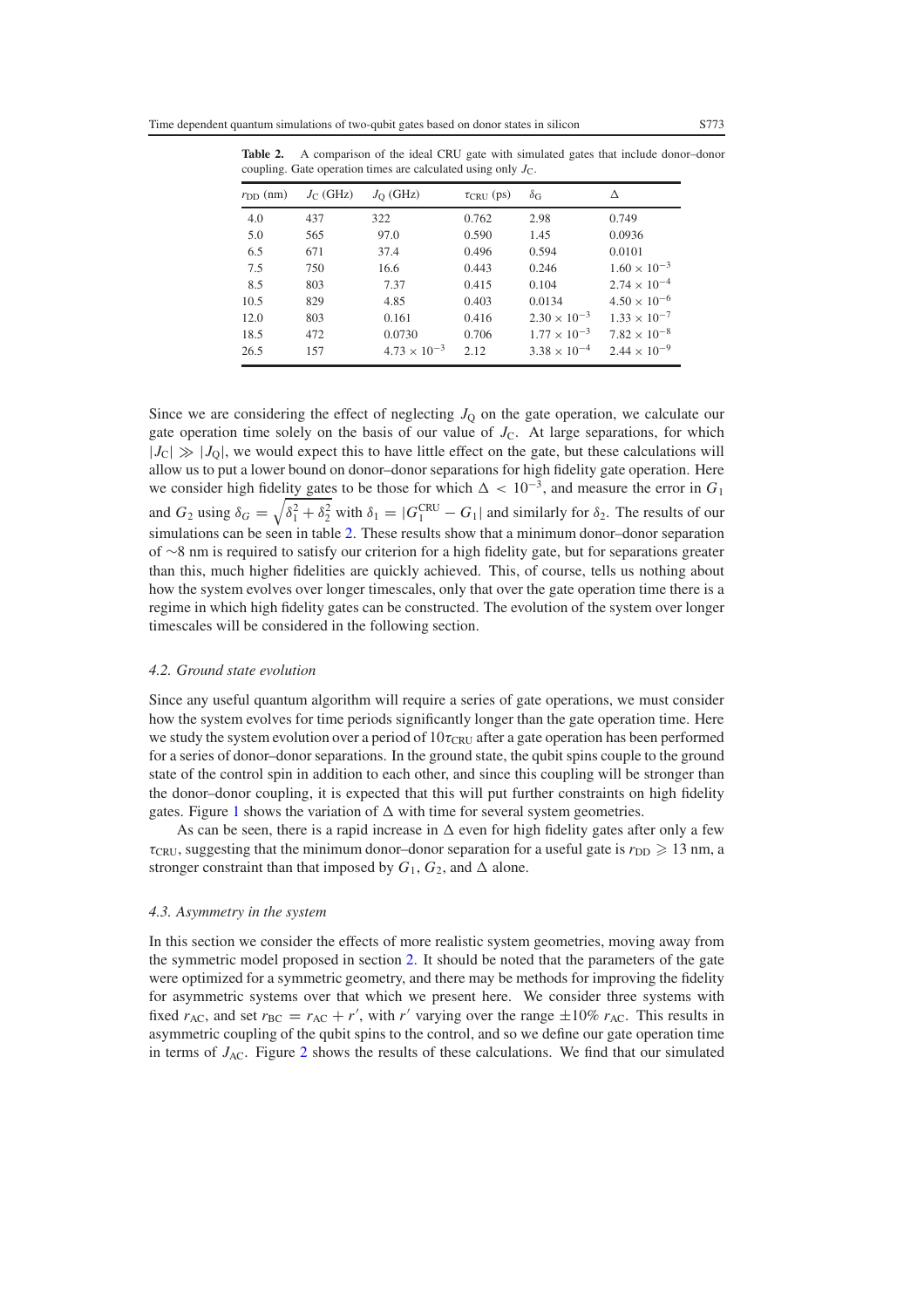<span id="page-7-0"></span>

**Figure 2.** Local invariant error,  $\delta_G$ , and deviation from perfect fidelity,  $\Delta$ , for several asymmetric geometries.

<span id="page-7-1"></span>

**Figure 3.** Errors in  $\delta_G$  and  $\Delta$  induced by errors in the interpulse duration.

gates are extremely sensitive to asymmetry, with the maximum error allowed to maintain high fidelity being a single nearest neighbour spacing  $(r' = 0.235 \text{ nm})$ . We note that this effect is most significant for large donor–donor separations.

#### *4.4. Inaccuracies in gate operation time*

Finally, we consider the effect of errors in gate operation time. For the CRU gate, we have  $J<sub>C</sub>\tau$  = constant, and so the errors introduced here could be attributed to either inaccuracies in the duration between excitation and de-excitation laser pulses or in the evaluation of the exchange coupling itself. Figure [3](#page-7-1) shows the results of variation in  $\tau$  over a range  $\pm 0.05$  ps, for three symmetric systems: as shown in table [2,](#page-6-0) we expect the gate times to range from about 0.4 to 2 ps or more at large separations.

As can be seen, the gates with larger qubit–qubit separation are less sensitive to this error. This is to be expected, since the absolute error in operation time corresponds to a smaller *relative* error for larger qubit separations. Again, a high sensitivity of the systems to this variation is observed, and this highlights the need for an accurate configuration process for any future quantum processor based on this technology, a process that would identify exchange couplings of qubit pairs to high accuracy.

#### **5. Conclusions**

We have shown that a universal quantum gate can be modelled using time dependent quantum simulation methods. Under certain conditions, these simulated gates compare well to an idealized analytical model of such a gate, but are highly sensitive to deviations from this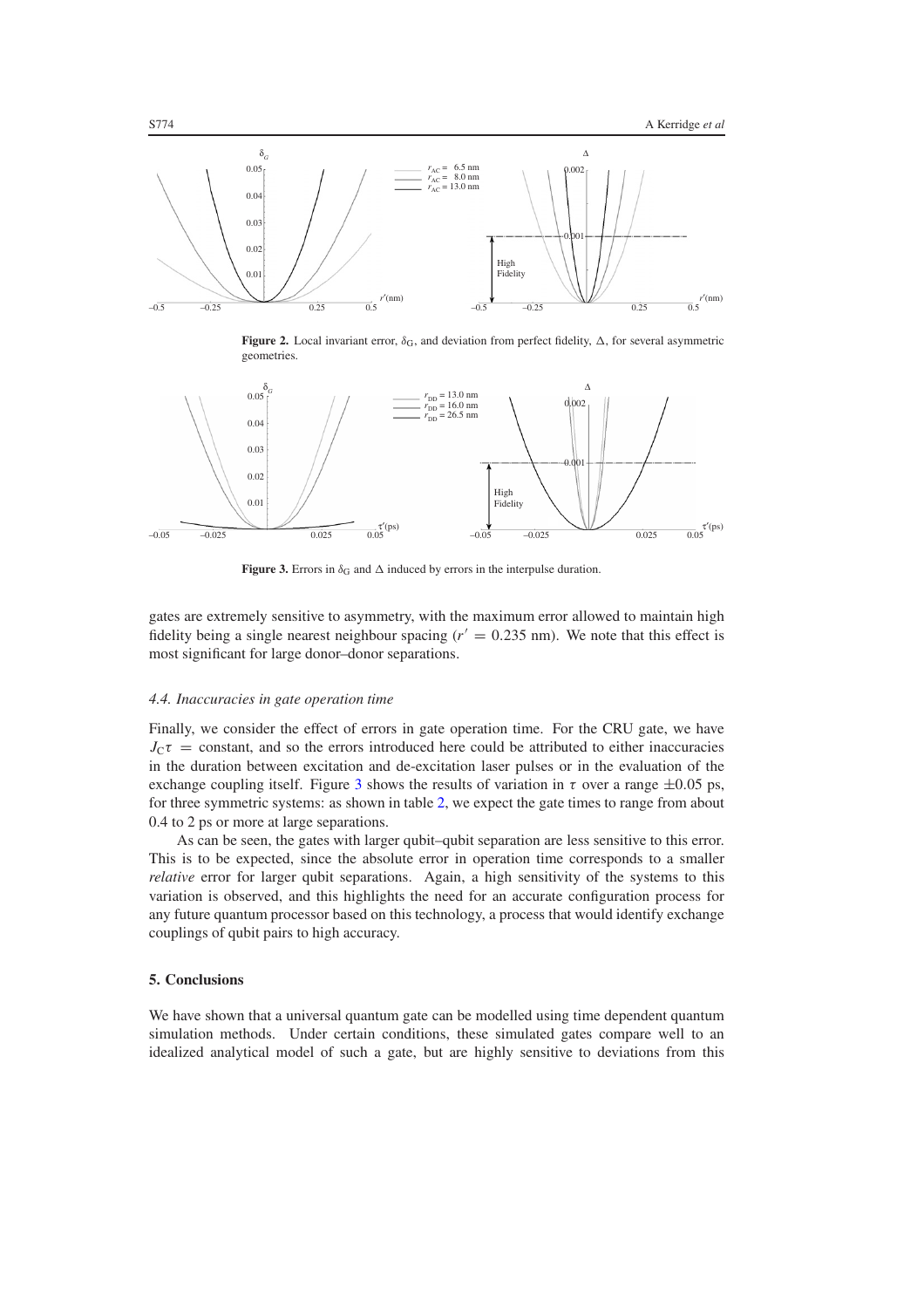idealized model due to interactions and inaccuracies present in a real physical system. We have quantified the errors introduced by the inclusion of these terms, and this should be viewed as a base on which to consider more sophisticated gates that are more robust against such environmental factors. In particular, we highlight the need for a highly accurate configuration procedure that would need to be applied to any high fidelity quantum processor constructed using this technology.

# **Acknowledgments**

We are grateful to Dr P T Greenland for valuable discussions. We would like to thank EPSRC for financial support from a Basic Technology grant.

## **Appendix**

Taking equation [\(7\)](#page-2-0) as our starting point, we form  $U_{int} = U_{CRI} \cdot [I_2 \otimes R_z(\pi)] \cdot U_{CRI}$  given by

$$
\mathbf{U}_{\text{int}} = \begin{bmatrix} \exp\left[\mathbf{i}\frac{\pi}{6}\right] & 0 & 0 & 0\\ 0 & \exp\left[-\mathbf{i}\frac{\pi}{6}\right] & 0 & 0\\ 0 & 0 & \exp\left[\mathbf{i}\frac{5\pi}{6}\right] & 0\\ 0 & 0 & 0 & \exp\left[-\mathbf{i}\frac{5\pi}{6}\right] \end{bmatrix}
$$
(22)

and note that  $U_{int}$  remains diagonal when acted upon by  $I_2 \otimes R_z(\theta)$ , and in particular that  $\mathbf{U}_{int} \cdot \mathbf{I}_2 \otimes \mathbf{R}_z(\theta) = \mathbf{I}_2 \otimes \mathbf{R}_z(\theta) \cdot \mathbf{U}_{int}$ . We then form  $\mathbf{U}_{int} \cdot \mathbf{I}_2 \otimes \mathbf{U}_1 \cdot \mathbf{U}_{int}$ , where  $\mathbf{U}_1$  is an arbitrary one-qubit gate (equation [\(12\)](#page-3-3)). We require  $U_{int} \cdot I_2 \otimes U_1 \cdot U_{int}$  to be locally equivalent to the CNOT gate, represented by the unitary operator

$$
\mathbf{U}_{\text{CNOT}} = \begin{bmatrix} 1 & 0 & 0 & 0 \\ 0 & 1 & 0 & 0 \\ 0 & 0 & 0 & 1 \\ 0 & 0 & 1 & 0 \end{bmatrix} . \tag{23}
$$

In order to achieve this we require the two operators to have identical local invariants  $G_1$  and *G*<sub>2</sub> as specified by equations [\(10](#page-2-2)*a*) and (10*b*).  $U_{int} \cdot I_2 \otimes U_1 \cdot U_{int}$  can be written as

$$
\mathbf{U}_{int} \cdot \mathbf{I}_2 \otimes \mathbf{U}_1 \cdot \mathbf{U}_{int} = \exp[i\delta] \mathbf{U}_{int} \cdot (\mathbf{I}_2 \otimes \mathbf{R}_z(\alpha)) (\mathbf{I}_2 \otimes \mathbf{R}_y(\beta)) (\mathbf{I}_2 \otimes \mathbf{R}_z(\gamma)) \cdot \mathbf{U}_{int} \n= \exp[i\delta] (\mathbf{I}_2 \otimes \mathbf{R}_z(\alpha)) \cdot \mathbf{U}_{int} \cdot (\mathbf{I}_2 \otimes \mathbf{R}_y(\beta)) \cdot \mathbf{U}_{int} \cdot (\mathbf{I}_2 \otimes \mathbf{R}_z(\gamma)), \qquad (24)
$$

and so, since  $I_2 \otimes R_z(\theta)$  is a local operation, the local invariants of  $U_{int} \cdot I_2 \otimes U_1 \cdot U_{int}$  are independent of  $\alpha$ ,  $\gamma$ , and  $\delta$ . Choosing  $\alpha = \gamma = \delta = 0$  with  $\beta = \arccos(\frac{1}{3})$  gives a gate locally equivalent to the CNOT gate. This gate is specified by

$$
\mathbf{U}_{\text{CNOT}_l} = \mathbf{U}_{\text{int}} \cdot \left[ \mathbf{I}_2 \otimes \mathbf{R}_y \left( \arccos\left(\frac{1}{3}\right) \right) \right] \cdot \mathbf{U}_{\text{int}}
$$
\n
$$
= \begin{bmatrix}\n\sqrt{\frac{2}{3}} \exp\left[i\frac{\pi}{3}\right] & -\frac{1}{\sqrt{3}} & 0 & 0 \\
\frac{1}{\sqrt{3}} & \sqrt{\frac{2}{3}} \exp\left[-i\frac{\pi}{3}\right] & 0 & 0 \\
0 & 0 & \sqrt{\frac{2}{3}} \exp\left[-i\frac{\pi}{3}\right] & -\frac{1}{\sqrt{3}} \\
0 & 0 & \frac{1}{\sqrt{3}} & \sqrt{\frac{2}{3}} \exp\left[i\frac{\pi}{3}\right]\n\end{bmatrix}.
$$
\n(25)

This gate can be made identical to the CNOT gate by applying local transformations, i.e.

$$
\mathbf{U}_{\text{CNOT}} = \mathbf{k}_1 \cdot \mathbf{U}_{\text{CNOT}_l} \cdot \mathbf{k}_2, \tag{17}
$$